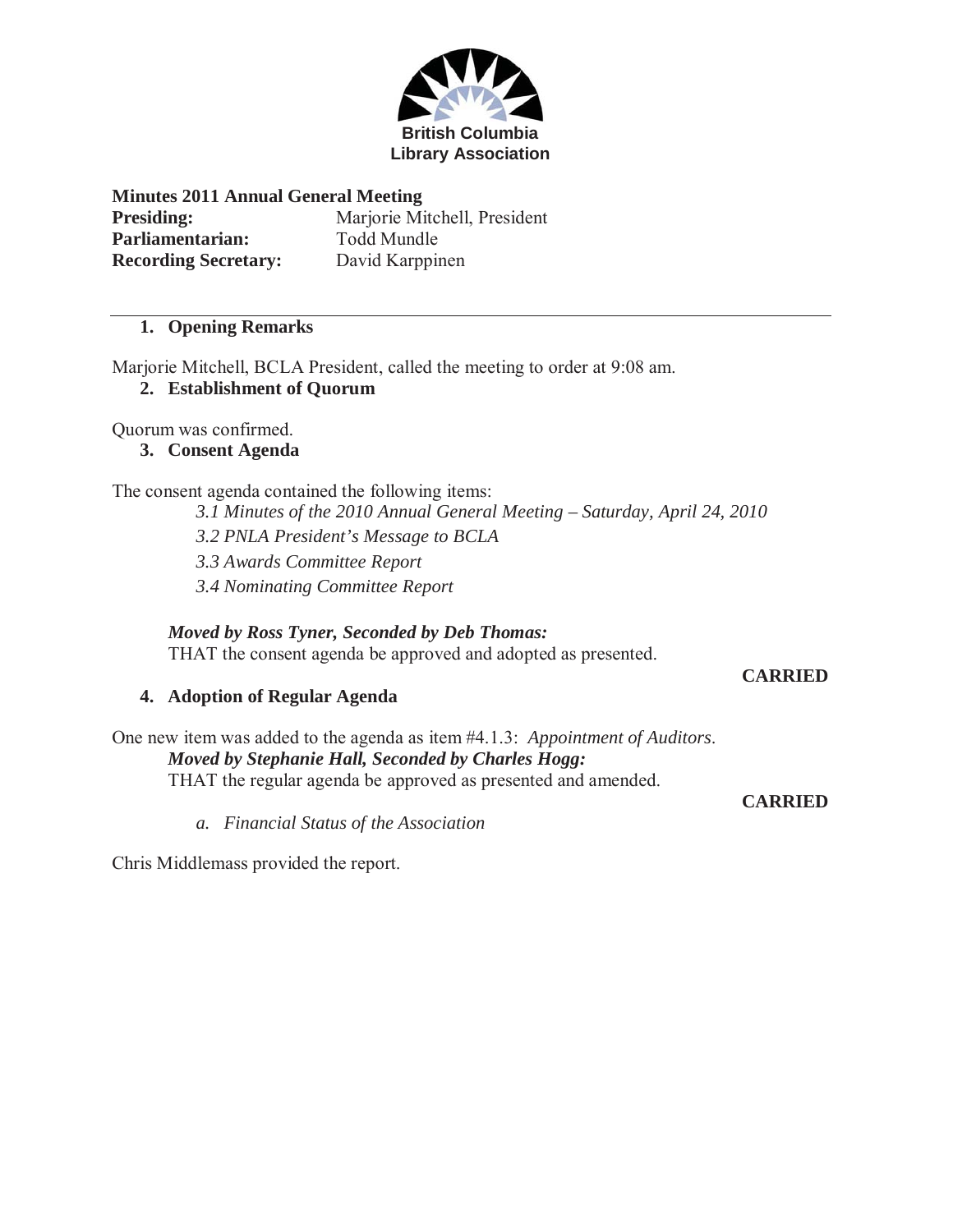

*i. Audited Statements for 2010* 

*Moved by June Stockdale, Seconded by Mari Martin:*  THAT the Audited Financial Statements for 2010 be accepted as presented.

*ii. Treasurer's Report*

*Moved by Deborah Nielsen, Seconded by Christina de Castell:*  THAT the Treasurer's Report be accepted as presented.

**CARRIED** 

**CARRIED** 

*iii. Appointment of Auditors*

*Moved by Deb Thomas, Seconded by Fiona Anderson:*  THAT Collins Barrow be appointed as auditors for 2011.

**CARRIED** 

*b. Resolutions Committee Report* 

The report was presented by Marjorie Mitchell in the absence of Ken Cooley. Two resolutions were put forward, however an insufficient number of signatories was gathered on the LTAIG petition. The process will begin anew for a possible vote at the 2011 BCLA AGM. Carla Graebner spoke to the resolution on the long form census, encouraging BCLA's efforts to reinstate the long form census.

## *Moved by Tamarack Hockin, Seconded by Darby Love:*

WHEREAS the Canadian government has eliminated the Mandatory Long Form Census in a short period of time, with limited testing, and with little or no consultation with stakeholders;

AND WHEREAS the Mandatory Long Form Census contributes to robust and comprehensive data that can be used in evidence-based policy making, service planning, and business planning;

AND WHEREAS a Voluntary National Household Survey will have a higher and more variable sampling error than would have been achieved with a Mandatory Long Form Census as well as a high likelihood of significant non-response bias;

AND WHEREAS Statistics Canada take the protection of privacy extremely seriously, and Section 17 of the Statistics Act legislates the confidentiality of this data: THEREFORE BE IT RESOLVED that BCLA urges the Government of Canada to take the advice of the National Statistics Council to:

- Reinstate the Mandatory Long Form Census in the 2011 Census, and
- Engage in a thorough and public review of the Mandatory Long Form for the 2016 Census to ensure that the appropriate questions are being asked and that the Census is the best place to be asking these questions;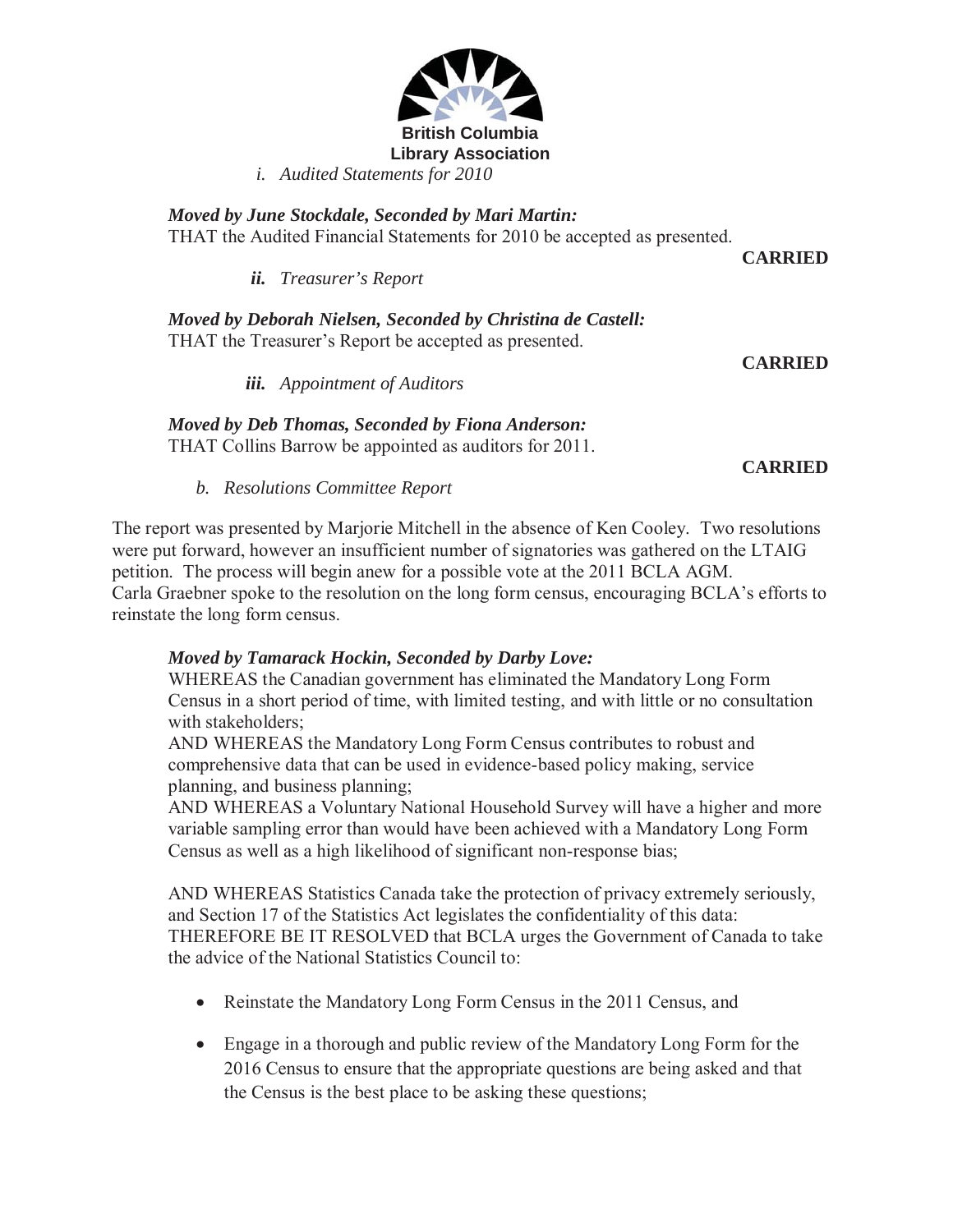

AND BE IT FURTHER RESOLED that BCLA continue to work with other library associations, nationally and regionally, to advocate for the reinstatement of the Mandatory Long Form Census.

#### **CARRIED**

*c. President's Report* 

Marjorie Mitchell presented her report and introduced Christopher Kevlahan, incoming president. The report is appended in its entirety at the end of these minutes.

*d. Awards Presentation* 

The list of award recipients is appended at the end of these minutes.

*e. Incoming President's Address* 

Christopher Kevlahan addressed the meeting. The address is appended in its entirety at the end of these minutes.

# **5. New Business**

No new business was reported.

# **6. Adjournment**

The meeting was adjourned at 10:17 am.

\*\*\*\*\*\*\*\*\*\*\*\*\*\*\*\*\*\*\*\*\*\*\*\*\*\*\*\*\*\*\*\*\*\*\*\*\*\*\*\*\*\*\*\*\*\*\*\*\*\*\*\*\*\*\*\*\*\*\*\*\*\*\*\*\*\*\*\*\*\*\*\*\*\*\*\*

President's AGM Report: 2010-2011: Marjorie Mitchell:

http://bclabrowser.ca/index.php/browser/article/view/290/377

Incoming President's AGM Report: Christopher Kevlahan

http://bclabrowser.ca/index.php/browser/article/view/291/361